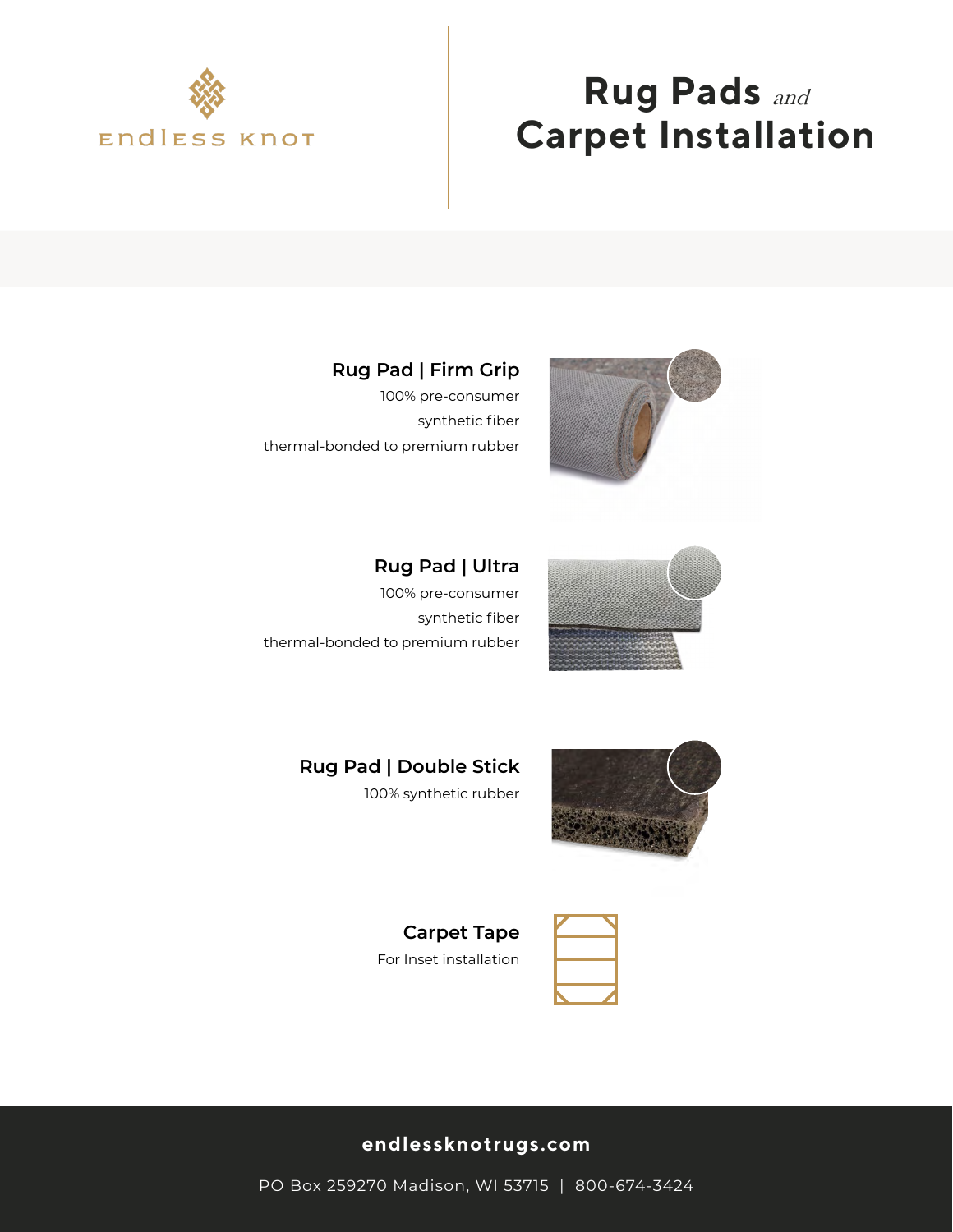

# **Rug pads can extend the life of your rug.**

## **Rug Pad Firm Grip**

**Slip-resistant pad** secures your rug firmly in place.

**Synthetic fiber and rubber protect** your floor under high-traffic areas or heavy furniture.

#### **Reversible design**

can be used on hard-surfaces or carpet.

### **Thick foundation**

makes for luxurious added comfort.

#### **Hypoallergenic materials** can be used anywhere.

**10-Year Warranty** guarantees lasting protection.



#### **Composition:**

100% pre-consumer synthetic fiber thermal-bonded to premium rubber

#### **Flammability (Pill Test):** Passes

**Density:** 12.5  $\frac{1}{5}$  lbs/ft<sup>3</sup> **R-Value:**  2.12

### **FOR SAMPLES, EMAIL samples@endlessknotrugs.com** GET YOUR OWN FIRM GRIP RUG PAD IN CUSTOM-FIT DIMENSIONS

PO Box 259270 Madison, WI 53715 | 800-674-3424 | endlessknotrugs.com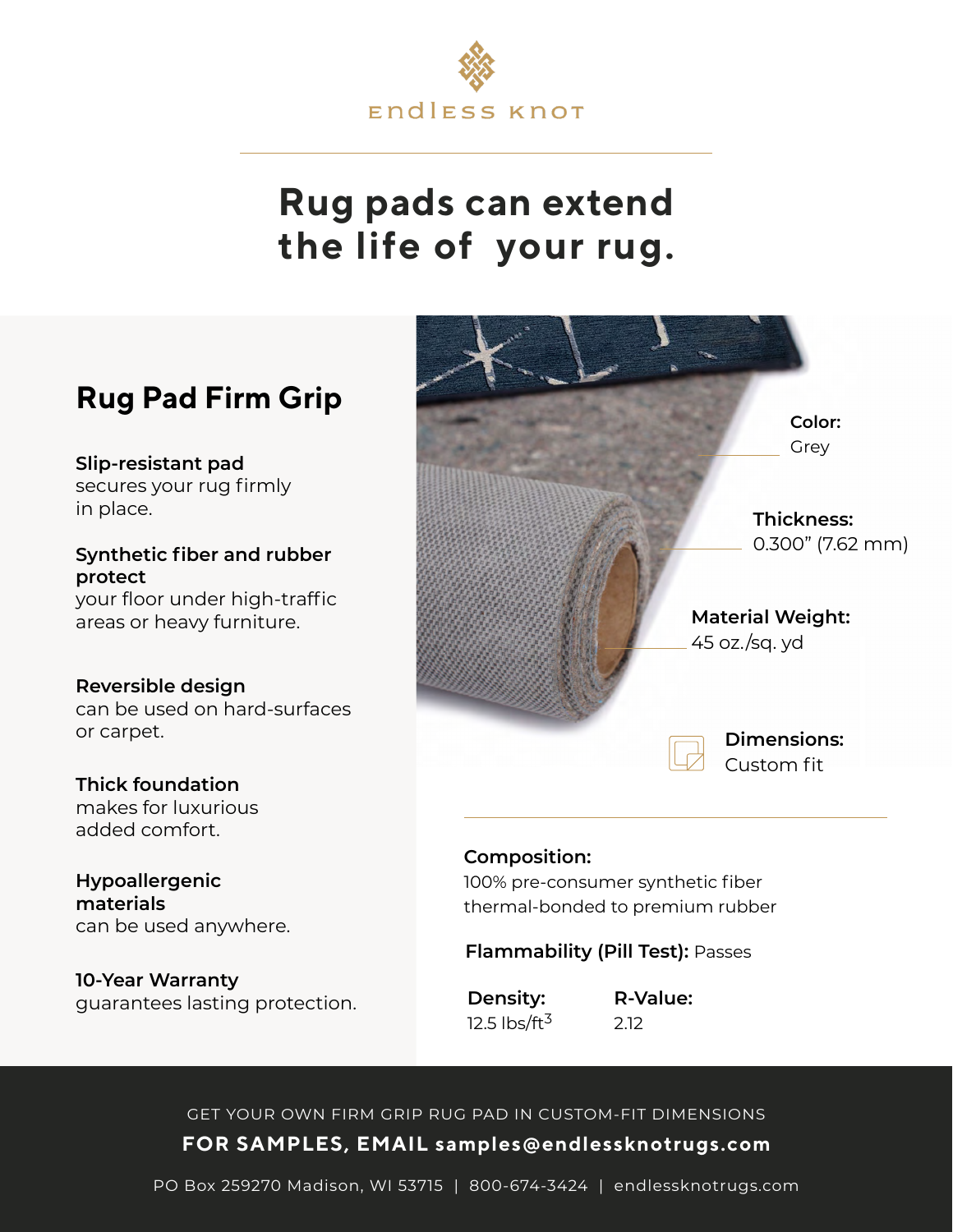

# **Rug pads can extend the life of your rug.**

## **Rug Pad Ultra**

**They minimize wrinkles, prevent slipping accidents, and even make your carpet feel more comfortable to walk on.** 

**That's what we call a win-win.**

**Slip-resistant pad** secures your rug firmly in place.

**Synthetic fiber and rubber protect** your floor under high-traffic areas or heavy furniture.

**Reversible design** can be used on hard-surfaces or carpet.

**Thick foundation** makes for luxurious added comfort.

**Hypoallergenic materials** can be used anywhere.

**10-Year Warranty** guarantees lasting protection. **Color:** Grey

**Thickness:** 0.25" (6.35 mm)

**Material Weight:** 38 oz./sq. yd



| Dimen  |
|--------|
| Custom |

**Dimensions:**  $n$  fit

#### **Composition:**

100% pre-consumer synthetic fiber thermal-bonded to premium rubber.

**Flammability (Pill Test):** Passes

**Radiant Panel-Astme 648:** Class 1

**Density:** 10.5 lbs/ft<sup>3</sup> **R-Value:** 2.12

**Width:** 6'/12'

**Tensile Lenght:** 175

**Length:** 60'/60'

**Tensile Width:** 191

**Weight:** 190 lbs

**FOR SAMPLES, EMAIL samples@endlessknotrugs.com** GET YOUR OWN ULTRA NON-SKID ATTACHED CUSHION PAD

Roll

PO Box 259270 Madison, WI 53715 | 800-674-3424 | endlessknotrugs.com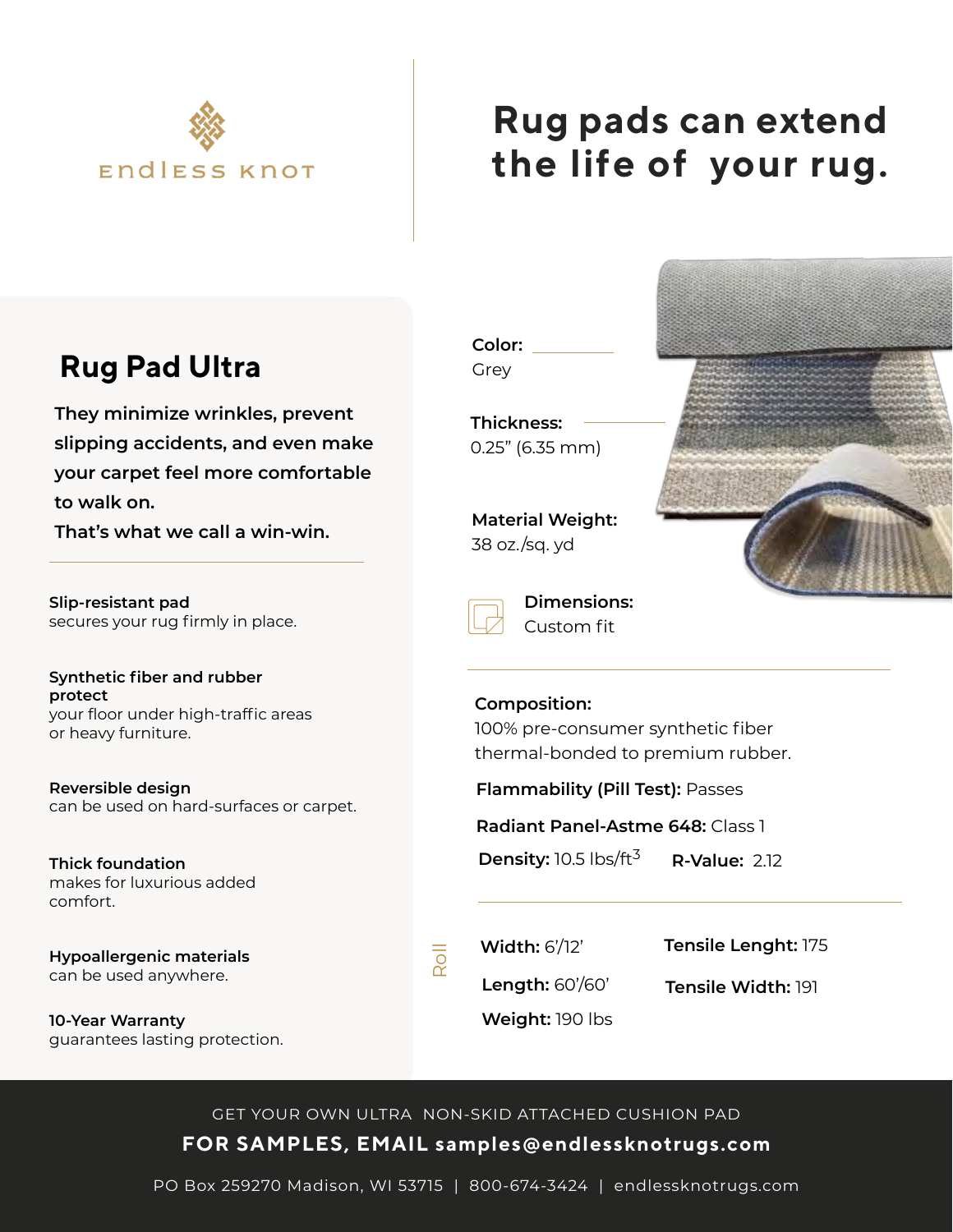

# **Rug pads can extend the life of your rug.**

## **Rug Pad Double Stick**

**They minimize wrinkles, prevent slipping accidents, and even make your carpet feel more comfortable to walk on.** 

**That's what we call a win-win.**

**Slip-resistant pad** secures your rug firmly in place.

**Synthetic fiber and rubber protect** your floor under high-traffic areas or heavy furniture.

**Reversible design** can be used on hard-surfaces or carpet.

**Thick foundation** makes for luxurious added comfort.

**Hypoallergenic materials** can be used anywhere.

**Warranty** life of the carpet **Color:**

**Black** 

**Thickness:** 0.25" (6.35 mm)

**Material Weight:** 38 oz./sq. yd

> **Dimensions:** 54" x 30"





**Flammability (Pill Test):** Passes **Moisture Barrier:** StainSTOPTM **Radiant Panel-Astme 648:** N/A **Composition:** 100% synthetic rubber. **Traffic Class:** Class II Heavy **Density:** 22 lbs/ft<sup>3</sup> **R-Value:** 0.460

**Size:** 15 YD2 **Dimensions: 54" x 30"** 

**Product Code:** BV0175 **Hypoallergenic:** Yes **Backing Top/Bottom:** Non-Woven/Polytek

**FOR SAMPLES, EMAIL samples@endlessknotrugs.com** GET YOUR OWN EK DOUBLE STICK CARPET PAD 2568 IN CUSTOM-FIT DIMENSIONS

PO Box 259270 Madison, WI 53715 | 800-674-3424 | endlessknotrugs.com